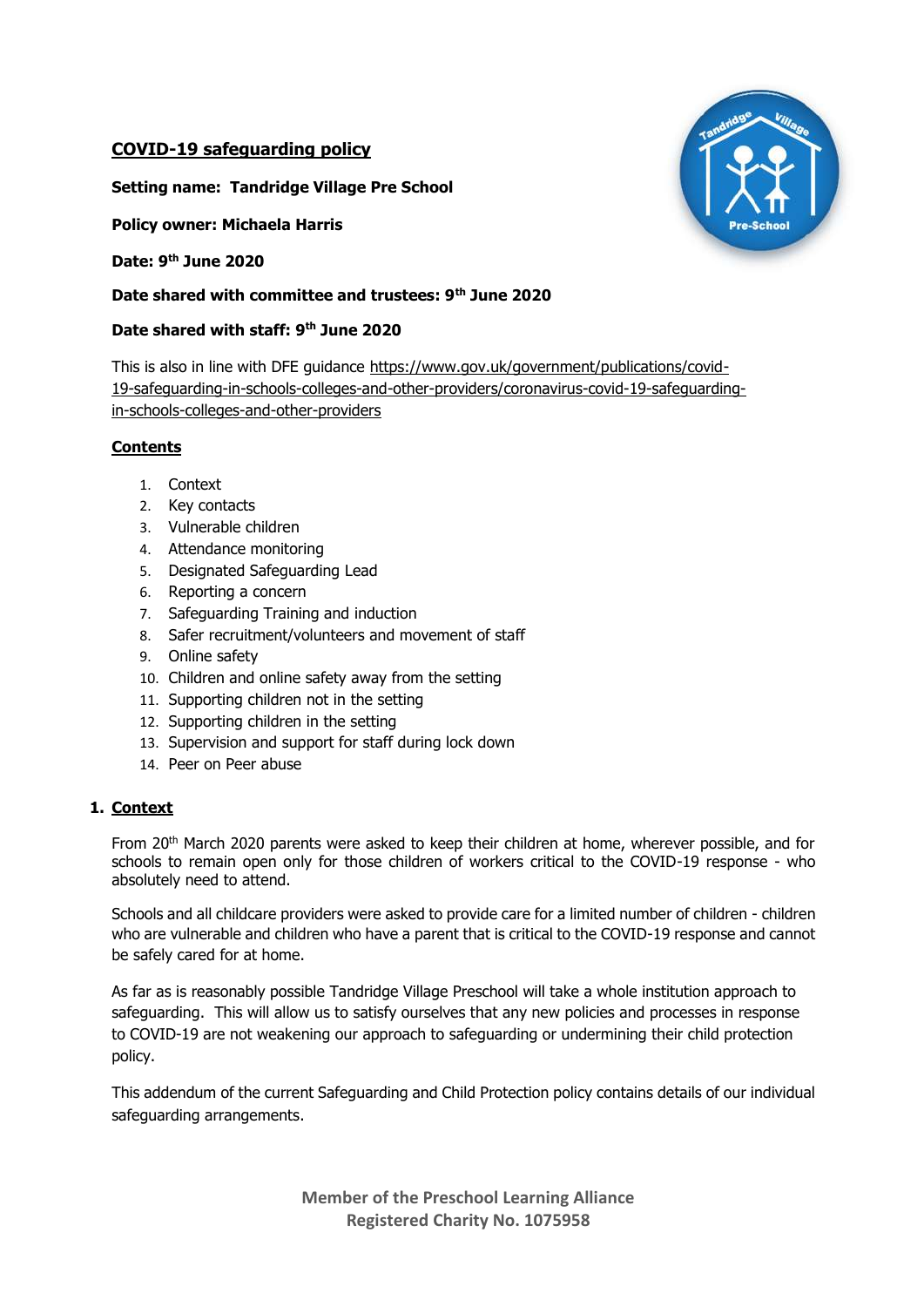

# **2. Key contacts**

| <b>Setting name</b>                    | <b>Tandridge Village Pre School</b> |
|----------------------------------------|-------------------------------------|
| <b>Chair of committee</b>              | <b>Victoria Pettitt</b>             |
| <b>DSL</b>                             | <b>Annette Faulkner</b>             |
| <b>DDSL</b>                            | <b>Michaela Harris</b>              |
| <b>Setting manager contact details</b> | Michaela Harris 0749 114 3833       |

## **3. Vulnerable children**

Vulnerable children include those who have a social worker and those children and young people up to the age of 25 with education, health and care (EHC) plans.

Those who have a social worker include children who are subject to a Child Protection Plan, a Child in Need Plan and those who are looked after by the Local Authority.

Those with an EHC plan will be risk-assessed in consultation with the Local Authority and parents, to decide whether they need to continue to be offered a school place in order to meet their needs, or whether they can safely have their needs met at home. This could include, if necessary, carers, therapists or clinicians visiting the home to provide any essential services. Many children and young people with EHC plans can safely remain at home.

We will continue to work with and support children's social workers to help protect vulnerable children. This includes working with and supporting children's social workers and the local authority virtual school head (VSH) for looked-after and previously looked-after children. The lead person for this will be: Annette Faulkner.

There is an expectation that vulnerable children who have a social worker will attend an education setting, so long as they do not have underlying health conditions that put them at risk and/or there is a formal agreement with the Social Worker. In circumstances where a parent does not want to bring their child to an education setting, and their child is considered vulnerable, the social worker and senior leaders will explore the reasons for this directly with the parent. We as a school will ensure that all professionals involved with these vulnerable children, (e.g. social workers, SEND case workers, Early Help worker etc) are fully informed around the current attendance of the child (attending preschool or not) and if not attending preschool the arrangements that we have put in place around safeguarding this child.

Where parents are concerned about the risk of the child contracting COVID19, the DSL or the social worker will talk through these anxieties with the parent/carer following the advice set out by Public Health England.

We will encourage our vulnerable children to attend the setting.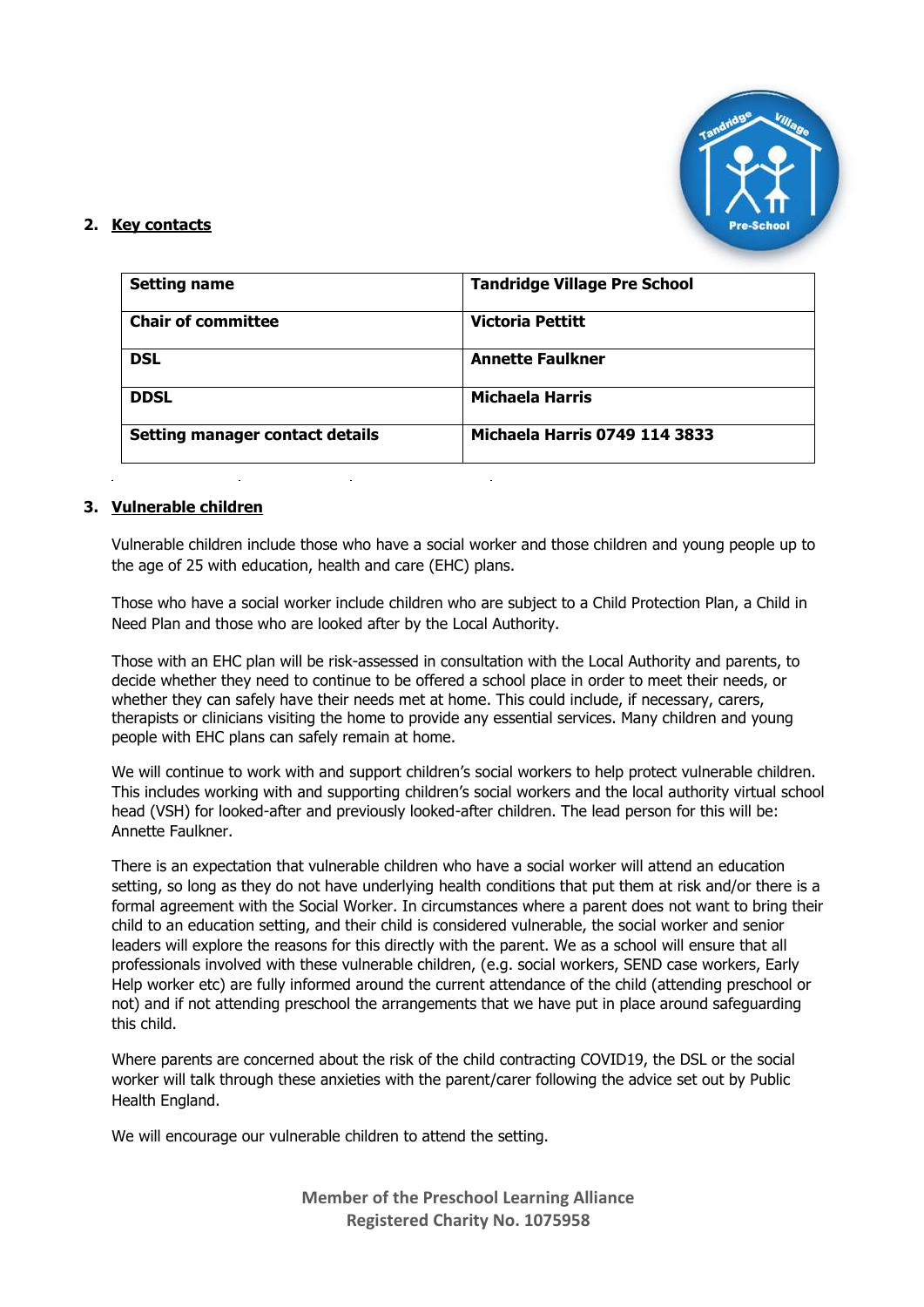## **4. Attendance monitoring**

Attendance of children will be monitored and the setting will follow their usual policy regarding non-attendance. Any exceptions to this are outlined below.



## **Expectations of Education settings**

To ensure that appropriate action is taken to keep children safe and protected we will report all nonattendance of vulnerable children to the local authority using their new tracking system.

Education settings must act by notifying the local authority on the first day of non-attendance and any day following, when a vulnerable child, that is expected to attend an education setting is absent, by using the following link to the Automated Tracking Mechanism: <https://www4.surreycc.gov.uk/social/child/absence-submission-portal/>

Education settings must continue to take action as soon as they are aware of non-attendance using first day calling and other internal tracking and follow up procedures. Education settings must continue to inform relevant agencies (including Social Work Teams) and professionals of any concerns that require a response.

## **Expectations of the Social Work Team response to non-attendance**

The Automated Tracking Mechanism, described above, immediately alerts the Social Work Team to act in response to the child's non-attendance at the education setting. Surrey Virtual School will be informed if the child is looked after.

On receipt of an alert the social work team must act to contact the family to find out why the child hasn't attended and act to encourage them to attend if it's safe to do so.

The social work team must act to contact the education setting to further inform their assessment of the risk to the child of non-attendance.

If a child is not presenting at an education setting because they are symptomatic or self-isolating it is essential that the social worker contact the education setting and any relevant partner (including Surrey Virtual School), to action arrangements for maintaining contact with the child and agree who will contact the child and how.

It may be necessary for a Social Worker to take action by visiting the child in person to establish their wellbeing.

Keeping in touch with the child and the family during any isolation period is the responsibility of the team around that child. A clear plan for visiting (virtual or in person) must be made and acted upon by all partners. The team around the child partners must communicate to the Social Worker findings from each visit they undertake.

Due to the number of notifications it is not possible for social care to guarantee a response time, each response time will be based on the Social Work Team's analysis of risk.

If an education setting has significant concerns about a child's safety or wellbeing the education setting should ring the child's Social Worker for an urgent discussion. If the child's social worker is not available a discussion should be held with the Social Work Team Manager. If neither are available contact must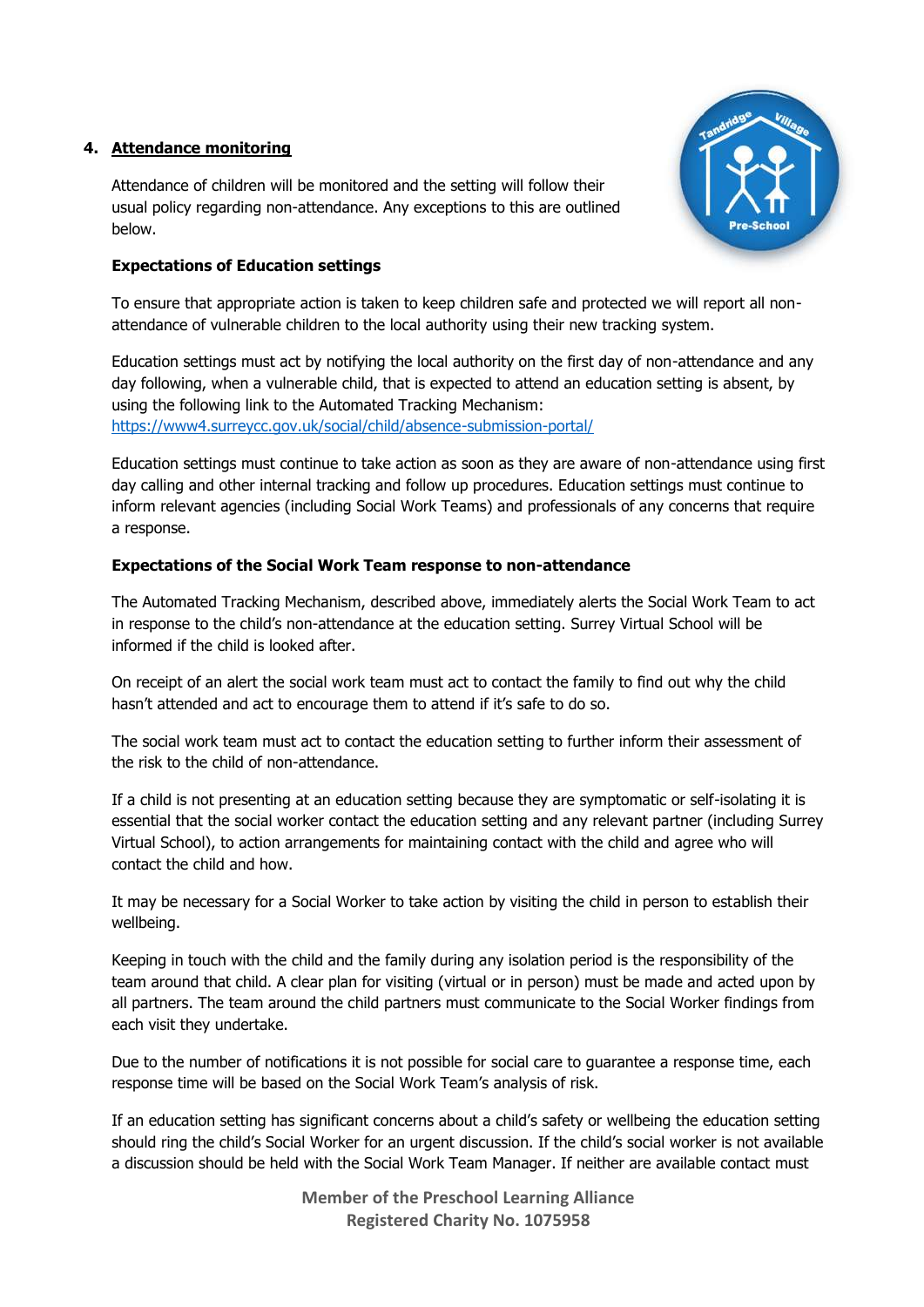be made with the Social Work Service Manager. If you are not satisfied with the response you get from the Social Work Team education settings must follow the SSCP Inter- Agency Escalation Policy and Procedures.



Where any professional continues to have concerns about the safety of a child they should email a Children's Services Request for Support Form to cspa@surreycc.gov.uk or contact the C-SPA on 0300 470 9100.

# **5. Designated Safeguarding Leads**

We have a Designated Safeguarding Lead (DSL) and a Deputy DSL (DDSL) at Tandridge Village Pre School. They are:

#### **Annette Faulkner – DSL Michaela Harris - DDSL**

A member of the DSL team will always be available during school hours. Where a DSL is not onsite, a trained DSL (or deputy) will be available to be contacted via phone or online video - for example when working from home.

Where a trained DSL (or deputy) is not on site, in addition to the above, a designated senior member of staff will assume responsibility for co-ordinating safeguarding on site and will liaise with the DSL as appropriate.

It is important that all our staff have access to a trained DSL (or deputy). On each day staff on site will be made aware of who that person is and how to contact them. The DSL will continue to engage with social workers, and attend all multi-agency meetings, which can be done remotely.

## **6. Reporting a concern**

Where staff have a concern about a child, they should continue to follow the process outlined in the preschool Safeguarding Policy, this includes making a report via C-SPA. Staff are reminded of the need to report any concern immediately and without delay.

Where staff are concerned about an adult working with children in the school, they should continue to

follow our normal procedures and alert the manager immediately.

In dealing with allegations or concerns against an adult, staff must:

- Report any concerns about the conduct of any member of staff or volunteer to the manager immediately.
- If an allegation is made against the manager, the concerns need to be raised with the chair of the committee as soon as possible. If the chair of committee is not available, then the LADO should be contacted directly.
- There may be situations when the manager or chair of committee will want to involve the police immediately if the person is deemed to be an immediate risk to children or there is evidence of a possible criminal offence.
- Once an allegation has been received by the DSL or the Manager they will contact the LADO on 0300123 1650 option 3 LADO Email: LADO@surreycc.gov.uk immediately and before taking any action or investigation.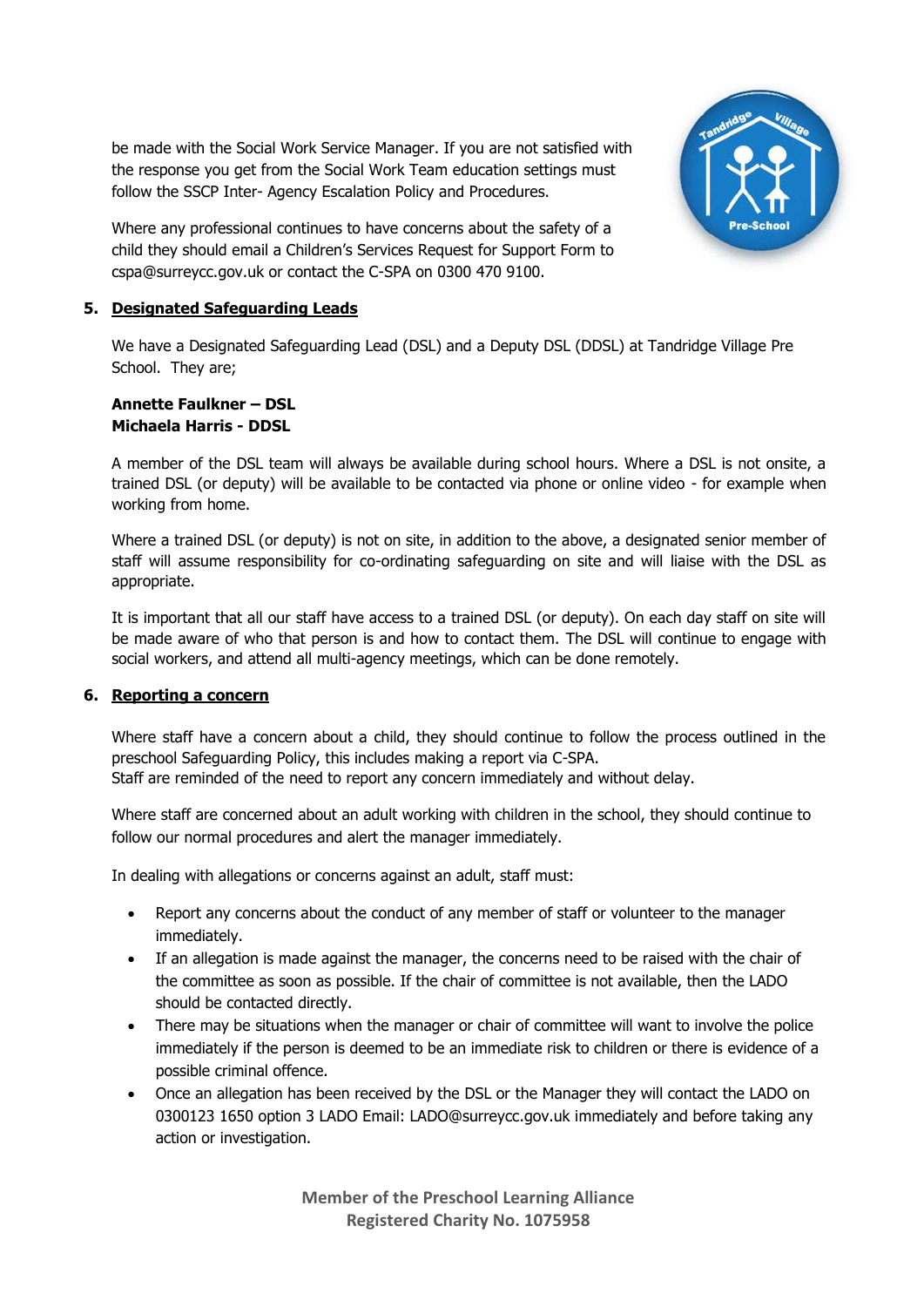- consultation and advise from the LADO inform the parents of the allegation unless there is a good reason not to.
- In liaison with the LADO, the setting will determine how to proceed and if necessary, the LADO will refer the matter to Children's Social Care and/or the police.



• If the matter is investigated internally, the LADO will advise the setting to seek guidance from local authority colleagues in following procedures set out in part 4 of 'Keeping Children Safe in Education' (2019) and the SSCP procedures.

# **7. Safeguarding Training and induction**

All DSL training has been suspended by Surrey County Council Education Safeguarding Team and it is very unlikely to take place whilst there remains a threat of the COVID 19 virus.

For the period COVID-19 measures are in place, a DSL (or deputy) who has been trained will continue to be classed as a trained DSL (or deputy) even if they miss their refresher training.

All existing school staff have had safeguarding training. The DSL should communicate with staff any new local arrangements, so they know what to do if they are worried about a child.

Where new staff are recruited, or new volunteers enter our School, they will continue to be provided with a safeguarding induction.

If staff are deployed from another education or children's workforce setting to our setting, we will take into account the DfE supplementary guidance on safeguarding children during the COVID-19 pandemic and will accept portability as long as the current employer confirms in writing that;

- The individual has been subject to an enhanced DBS and children's barred list check.
- There are no known concerns about the individual's suitability to work with children.
- There is no ongoing disciplinary investigation relating to that individual.

Upon arrival, they will be given a copy of the receiving setting's child protection policy confirmation of local processes and confirmation of DSL arrangements.

## **8. Safer recruitment/volunteers and movement of staff**

It remains essential that people who are unsuitable are not allowed to enter the children's workforce or gain access to children. When recruiting new staff, we will continue to follow the relevant safer recruitment processes for their setting.

In response to COVID-19, the Disclosure and Barring Service (DBS) has made changes to its guidance on standard and enhanced DBS ID checking to minimise the need for face-to-face contact.

Where our preschool is utilising volunteers, we will continue to follow the checking and risk assessment process. Under no circumstances will a volunteer who has not been checked be left unsupervised or allowed to work in regulated activity.

We will continue to follow the legal duty to refer to the DBS anyone who has harmed or poses a risk of harm to a child or vulnerable adult in line with advice from the LADO where appropriate.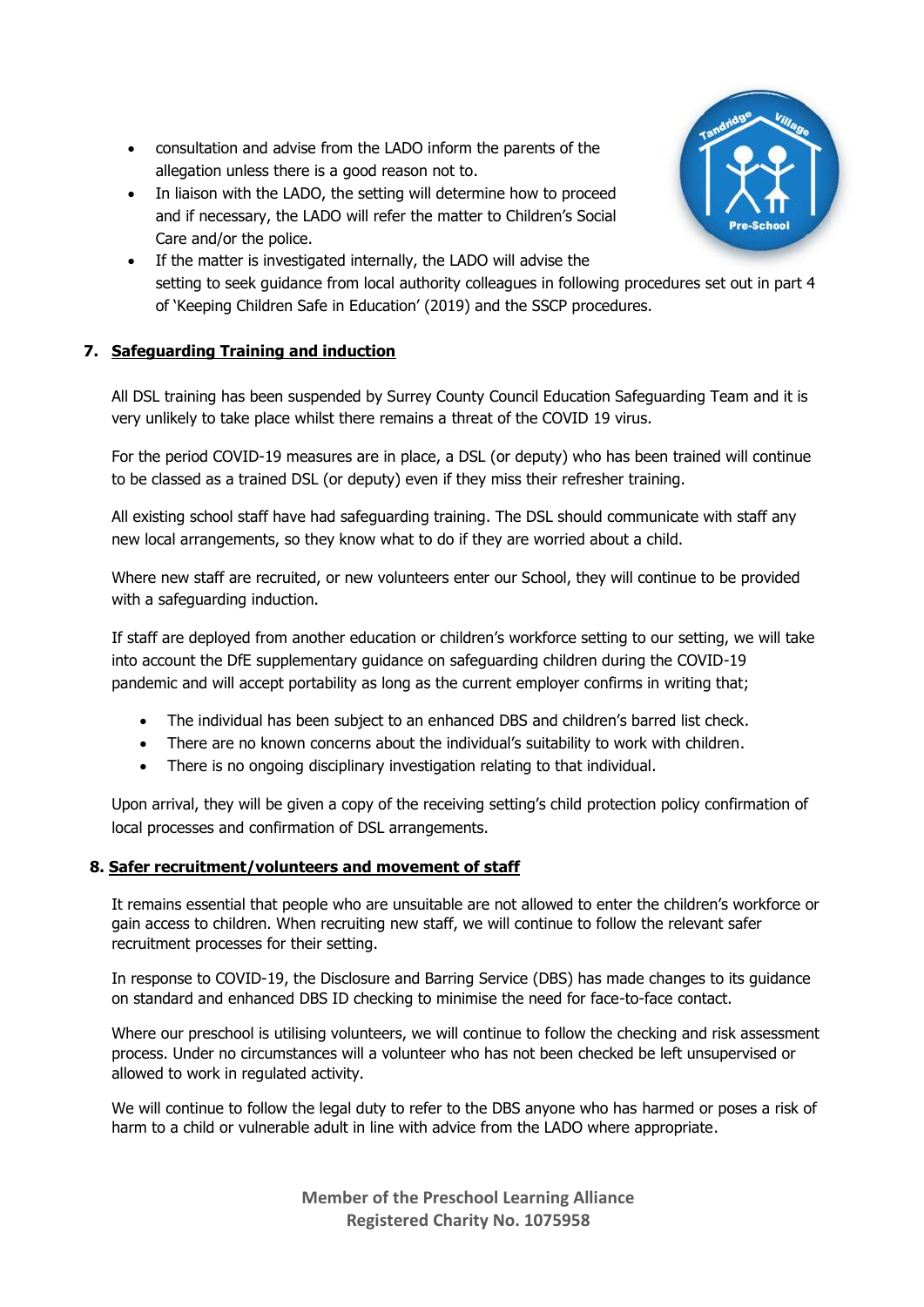#### **9. Online safety**

We will continue to provide a safe environment, including online. This includes the use of appropriate filters and online monitoring systems.

## **10. Children and online safety away from the setting**

It is important that all staff who interact with children, including online, continue to look out for signs a child may be at risk. Any such concerns should be dealt with as per the Child Protection Policy and where appropriate referrals should still be made to children's social care and as required, the police.

We will ensure any use of online tools and systems is in line with privacy and data protection/GDPR requirements.

Below are some things to consider when using virtual media, especially where webcams are involved:

- Staff and children must wear suitable clothing, as should anyone else in the household.
- Any computers used should be in appropriate areas, for example, not in bedrooms.
- Language used must be professional and appropriate, including any family members in the background.
- Staff must only use platforms provided approved by the owner/manager/committee to communicate.
- No meetings should be recorded without permission of all parties involved and the reasons for recording known.

All staff will be reminded of the following policies:

- Staff code of conduct
- E-Safety

## **11. Supporting children not in the setting**

We are committed to ensuring the safety and wellbeing of all our children.

Where the DSL has identified a child to be on the edge of social care support, or who would normally receive pastoral-type support in the setting, they should ensure that a robust communication plan is in place for that child.

The communication plans can include; remote contact, phone contact. Other individualised contact methods should be considered and recorded.

We will work closely with all stakeholders to maximise the effectiveness of any communication plan.

This plan must be reviewed regularly (at least once a fortnight) and where concerns arise, the DSL will consider any referrals as appropriate.

The setting will share safeguarding messages on its website and social media pages.

We recognise that the setting is a protective factor for children and young people, and the current circumstances, can affect the mental health of pupils and their parents/carers.

**Member of the Preschool Learning Alliance** 

**Registered Charity No. 1075958**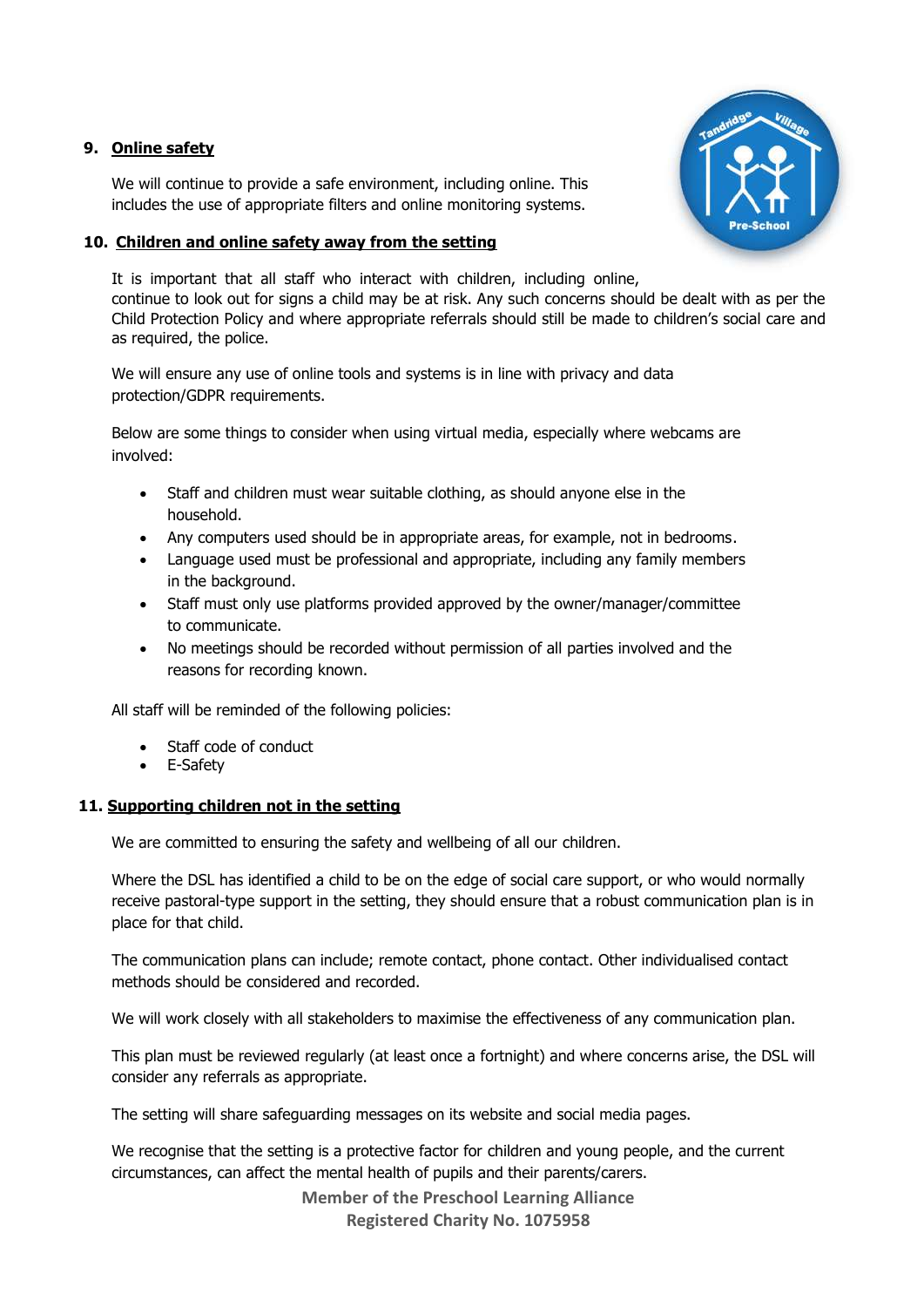Staff at our setting need to be aware of this in setting expectations of parents and children where they are at home.

We will ensure that where we care for children of critical workers and vulnerable children on site, we ensure appropriate support is in place for them.



## **12. Supporting children in the setting**

We are committed to ensuring the safety and wellbeing of all children and will continue to provide a safe space for all children to attend and flourish in. The manager will ensure that appropriate staff are on site and staff to pupil ratio numbers are appropriate, to maximise safety.

We will refer to the Government guidance for education and childcare settings on how to implement social distancing and continue to follow the advice from Public Health England on handwashing and other measures to limit the risk of spread of COVID19.

We will ensure that where we care for children of critical workers and vulnerable children on site, we ensure appropriate support is in place for them.

#### **13. Supervision and support for staff during lockdown**

Safeguarding of children and our staff is of the highest importance during this time. We are aware that the staff team are working in isolation and will be vulnerable to high levels of anxiety and concern about the families they work with as well as their own health and that of those they live with. They will also be able to call their line manager on any working day to discuss issues. Team meetings and peer support will continue regularly via video calls.

Nursery staff will keep in contact with managers and meetings and phone calls will be held where appropriate. Families will remain in contact with setting staff using Tapestry and email. Parent meetings will continue via telephone, where necessary. All families will be monitored, and where there is no regular contact, families will be phoned to ensure they are safe.

#### **14. Peer on Peer Abuse**

We recognise that during the closure a revised process may be required for managing any report of such abuse and supporting victims**.**

Where a setting receives a report of peer on peer abuse, they will follow the principles as outlined within their Child Protection Policy.

The setting will listen and work with the child, parents/carers and any multi-agency partner required to ensure the safety and security of that young person.

Concerns and actions must be recorded, and appropriate referrals made.